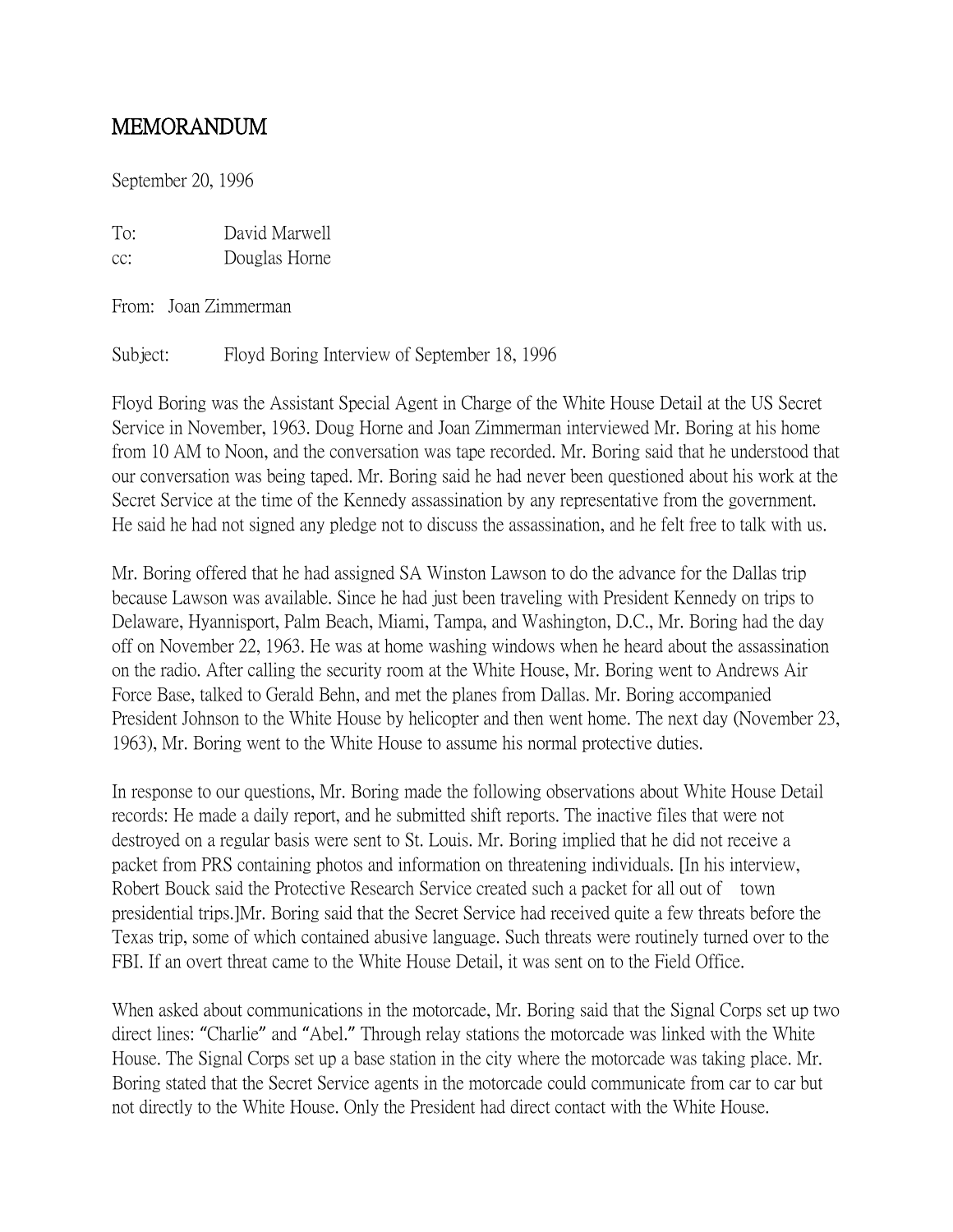[Compare Gerald Behn's description of communications between motorcades and the WHD-HQ in Washington in his HSCA interview.]

Mr. Boring stated that he was issued one commission book when he was hired at the US Secret Service, and he still has it. He never had any other ID card from the USSS. Mr. Boring said he was not personally aware of any internal investigation of agents after the assassination, and no credentials were recalled and then reissued in 1964. Mr. Boring did say, however, that he assumed some sort of internal investigation must have been conducted at the Secret Service. The most likely person to have been in charge of such an investigation was Inspector Thomas Kelley.

On the question of whether the Secret Service ever requested military backup: Mr. Boring said that Presdient Kennedy had three military aides who made arrangements for transportation (airplanes, helicopters, etc.). Mr. Boring said the Secret Service had no regular contact with military intelligence; he did have contact with the CIA and DIA when the President traveled overseas. The only regular military contact Mr. Boring had was with the Signal Corps. When asked about his listing of "military" on his checklist of contacts for presidential travel, Mr. Boring said that referred to transport of automobiles on the airplane (C-40).

With regard to protective matters, Mr. Boring said that he met regularly with Robert Bouck. According to Mr. Boring, Gerald Behn would have talked about the Texas trip with Robert Bouck, and there would be notes from this meeting. Bouck and Behn were not in favor of going to Texas. Mr. Boring said it was not unusual for Gerald Behn not to go on the Texas trip. Behn would accompany the President on foreign trips.

Mr. Boring stated that he never discussed the assassination with Roy Kellerman. Mr. Boring also stated that he never discussed the assassination with anyone at the US Secret Service.

When asked about the Secret Service's procedure for placement of motorcycles near the limousine in a motorcade, Mr. Boring said that the Secret Service had no rule about this. He said the Secret Service accommodated itself to the wishes of the local police department; the Service did not tell local police where to place motorcycles. Mr. Boring said he did not recall whether motorcycles were involved in the Tampa motorcade.

When asked about Gerald Behn's reference to "Special Services" in his HSCA interview, Mr. Boring said that this was the same as a "manpower pull."

When asked about SA Ernest Aragon's remark in his HSCA interview that there were weaknesses in presidential protection, Mr. Boring observed that Aragon should not criticize others. When asked about Aragon's reference to a conflict between SA John Marshal (Miami office) and Gerald Behn (Head of White House Detail) regarding presidential protection in Florida, Mr. Boring commented that